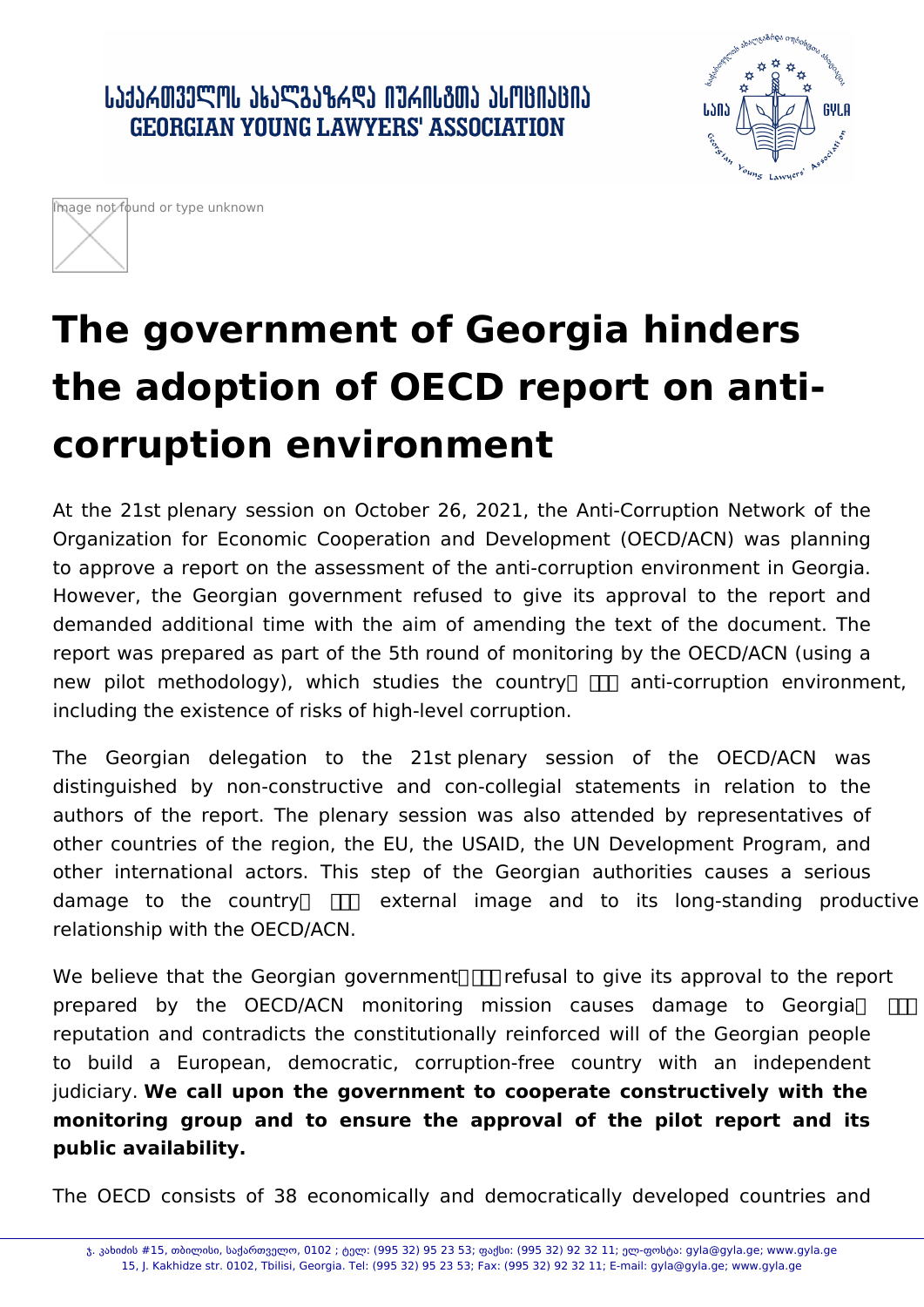## ՐԴԴՐԱՑՈՐԱՐԱՐ ՆԵՐԱՐԱՆ ԳՐՏԱՐԱՆ ԱՄԵՐԱՆԵՐԻ ՄԵՐԱՆԵՐԻ **GEORGIAN YOUNG LAWYERS' ASSOCIATION**



assists more than 100 countries of the world, including Georgia, in the implementation of economic and democratic reforms. Cooperation with the OECD is extremely important for Georgia, as a large part of the aid allocated for the country comes precisely from the OECD member states.

A part of this aid is a program titled the **Anti-Corruption Network for Eastern Europe and Central Asia (OECD/ACN)**, as part of which the anti-corruption environment of the participating countries is periodically checked and recommendations are given about concrete reforms.

In 2020, the OECD/ACN developed new indicators for **13 large performance areas of the anti-corruption system**on the basis of international practice and experience. The countries are to be assessed annually according to these indicators from 2022.

Before the introduction of the indicators and methodology in practice, the governments of the five countries of the Eastern Partnership (EaP) and Georgia, Ukraine, Moldova, Armenia, and Azerbaijan **Anglia II** agreed to the **implementation of the pilot monitoring** in the framework of the EU for Integrity program. According to preliminary agreement, considering the character of the monitoring round, the OECD/ACN was not to release the scores received by the countries and the ratings of fulfillment of indicators in each performance area, **although, after being approved at the plenary session, the descriptive part of the monitoring report was to become publicly available.** 

The OECD/ACN monitoring mission assessed the following areas related to corruption:

- Implementation of the national anti-corruption policy by the government of Georgia;
- Practical enforcement of the Law on Conflict of Interest and Corruption;
- Functioning of the system of asset declarations of public officials;
- Protection of whistleblowers in practice;
- Systems of the judiciary and the prosecutor's office;
- The system of public procurement;
- Effectiveness of investigation of cases of high-level corruption.